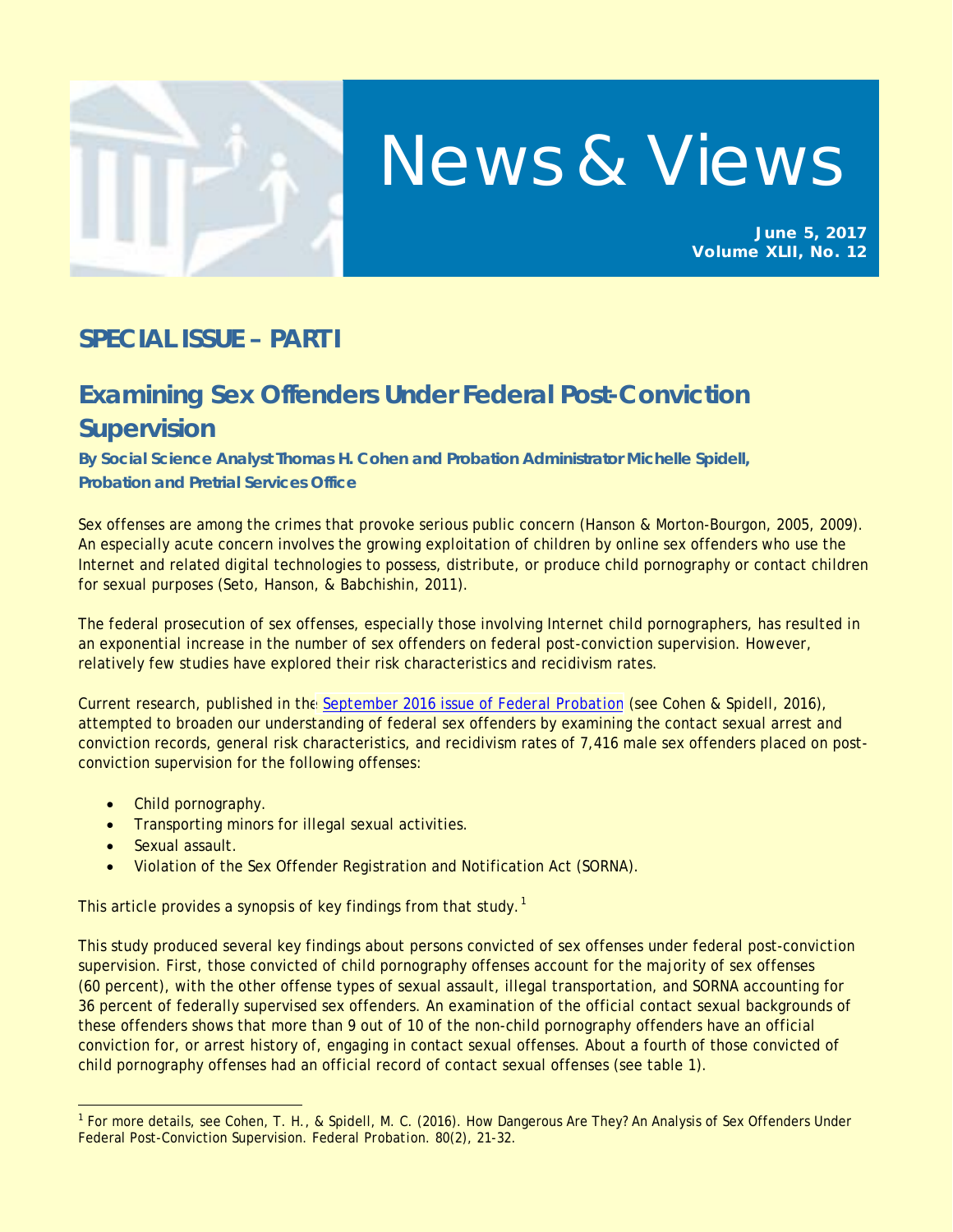## Table 1. Percent of federal sex offenders with official record of contact sexual behavior

|                                            |       | Percent of offenders with --                      |             |                         |  |
|--------------------------------------------|-------|---------------------------------------------------|-------------|-------------------------|--|
|                                            |       |                                                   |             | <b>Prior arrest for</b> |  |
| Instant sex offense                        |       | Any official                                      | sex assault |                         |  |
| at conviction                              |       | Number contact behavior Static-99 or exploitation |             |                         |  |
| All sex offenders                          | 7.416 | 49.5%                                             | 43.6%       | 25.0%                   |  |
| Child pornography                          | 4.462 | 23.6%                                             | 18.6%       | 12.0%                   |  |
| Other-not classifiable/a                   | 250   | 54.4%                                             | 45.6%       | 28.4%                   |  |
| Sexual assault                             | 1,030 | 90.6%                                             | 86.0%       | 28.9%                   |  |
| SORNA/b                                    | 874   | 94.6%                                             | 82.0%       | 75.1%                   |  |
| Transportation for illegal sexual activity | 800   | 90.9%                                             | 85.9%       | 36.0%                   |  |

Note: Includes federal offenders placed on supervised release

between fiscal years 2007 through 2013.

a/The non-classifiable sex offenders excluded from subsequent analyses

as a specific offense category but included in totals.

b/Includes offenders convicted of violating the Sexual Offender

Registration and Notification (SORNA) act.

While those convicted of sex offenses in general scored lower on the Post Conviction Risk Assessment (PCRA) and recidivated less frequently than those convicted of non-sex offenses, there was substantial heterogeneity in the recidivism rates and PCRA risk measures among the instant sex offense types. Specifically, sex offenders—with the exception of those convicted of sexual assault and SORNA offenses—had lower risk levels than the non-sex offender population.

For example, as shown in figure 1 below, 12 percent of the sex offenders with PCRA assessments were classified as either moderate or high risk. In comparison, 26 percent of the non-sex offenders were grouped into the moderate- or high-risk categories. Child pornography offenders were especially likely to be considered low risk, with nearly all (97 percent) of these offenders initially being assessed in the low- or low/moderate-risk categories. Among offenders convicted of non-child pornography offenses, the PCRA classified almost half of the SORNA (47 percent) and about a fourth of those convicted of sexual assault (27 percent) as moderate- or highrisk offenders.

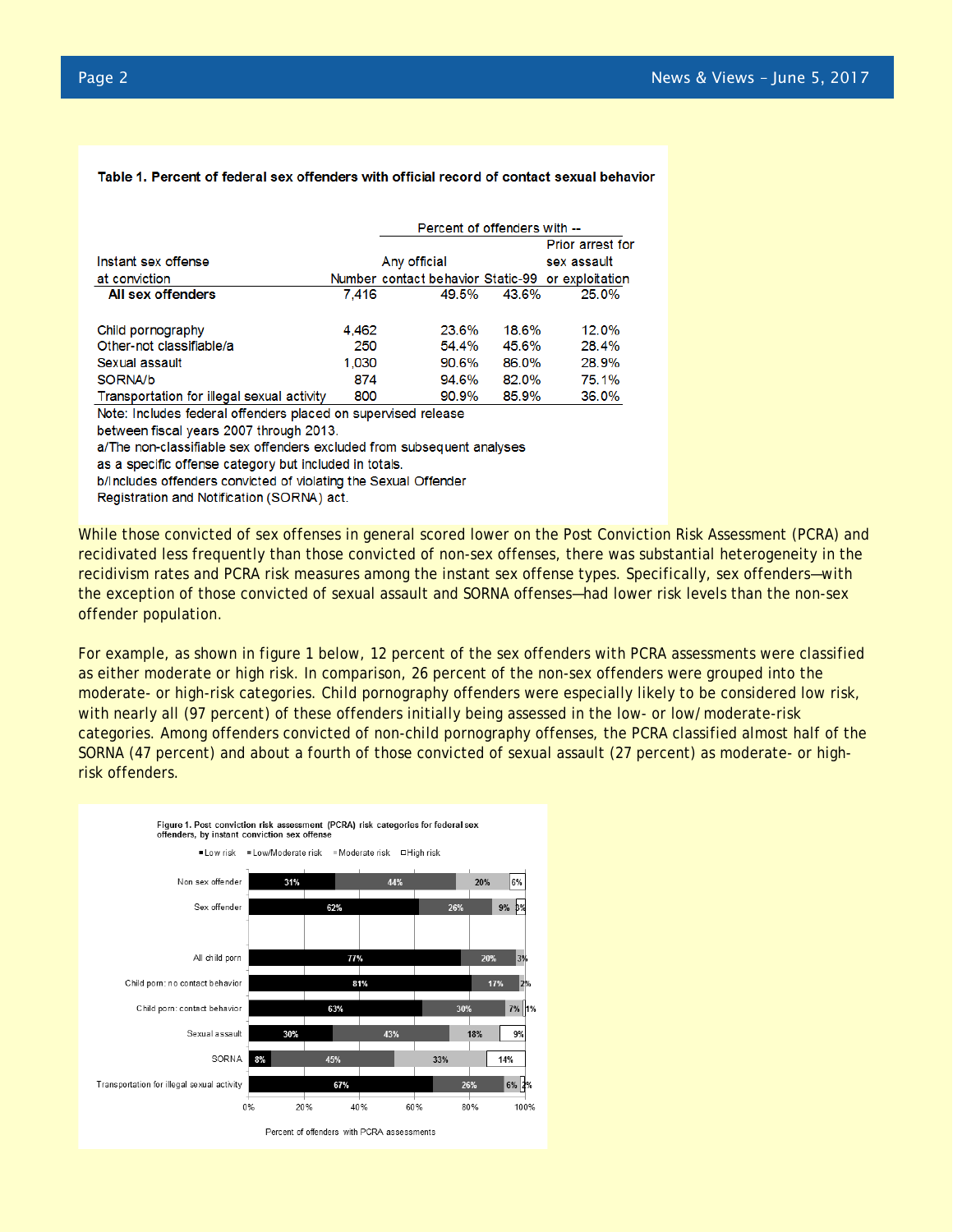Similar to the PCRA analysis, the recidivism patterns also varied across the conviction types. Generally, persons convicted of sex offenses were arrested or their supervision was revoked less frequently than those convicted of non-sex offenses. For example, nearly a fifth (18 percent) of sex offenders were arrested for any offense during their first 3 years of supervision, while about a third (31 percent) of non-sex offenders had any arrest during the same time period (see table 2 below).

Among the sex offense types, offenders under supervision for SORNA or sexual assault were arrested or their supervision was revoked at the highest rates, while those under supervision for child pornography offenses had lower recidivism rates. For example, 42 percent of the SORNA and 23 percent of the sexual assault offenders were arrested for any offense within 3 years of their supervision start dates, compared to 13 percent of child pornography offenders. The percentage of offenders arrested for non-sexual violent offenses was also higher for SORNA (8 percent) and sexual assault (4 percent) offenders than for offenders on supervised release for child pornography (1 percent). For the sexual recidivism outcome, however, there was less variation in arrest rates by conviction offense. Last, in a finding mirroring other studies, our analysis showed sex offenders being rearrested more frequently for non-sexual than sexual offenses (Hanson & Morton-Bourgon, 2009).

|                                            |        | Recidivism outcomes   |         |            |
|--------------------------------------------|--------|-----------------------|---------|------------|
| Instant offense                            | Any    | Non-sexual            | Any sex | Probation  |
| at conviction                              | arrest | violent arrest arrest |         | revocation |
| All offenders                              |        |                       |         |            |
| Non-sex offender                           | 31.4%  | 7.9%                  | 0.5%    | 22.6%      |
| Sex offender                               | 17.5%  | 1.8%                  | 2.8%    | 19.2%      |
| <b>Conviction sex offense</b>              |        |                       |         |            |
| All child pornography                      | 13.0%  | 0.5%                  | 2.6%    | 11.6%      |
| No record of contact behavior              | 12.5%  | $0.4\%$               | 2.2%    | 9.5%       |
| Official record of contact behavior        | 14.7%  | $0.7\%$               | $4.1\%$ | 18.2%      |
| Sexual assault                             | 23.1%  | $3.6\%$               | 2.2%    | 38.5%      |
| <b>SORNA</b>                               | 41.8%  | $8.0\%$               | 7.7%    | 47.2%      |
| Transportation for illegal sexual activity | 17.3%  | 1.6%                  | 2.4%    | 14.4%      |

Table 2. Three year recidivism rates for federal sex offenders while under supervision, by instant conviction offense

Note: Sub-sample used for 3 year arrest rates is restricted to actively supervised TSR cases for which the offender was sentenced to at least 3 years of supervision.

This study also explored the PCRA's effectiveness at predicting subsequent recidivism for federal sex offenders on post-conviction supervision. An analysis of arrest patterns shows that the PCRA accurately predicted recidivism outcomes involving arrests for any felony or misdemeanor offenses, violent offenses, and supervision revocations for the federal sex offender population.

Among these non-sexual recidivism outcomes, the failure rates followed the anticipated pattern of increasing incrementally by each PCRA risk category. The recidivism rates for any arrest activity, for example, increased from 7 percent for low-risk offenders to 15 percent for low/moderate-, 33 percent for moderate-, and 46 percent for high-risk offenders (see figure 2 below). Similar patterns of monotonically increasing failure rates also occurred for recidivism outcomes involving probation revocations and non-sexual violent arrests. The sexual recidivism outcome, however, manifested a weaker relationship with the PCRA risk groupings.

The percentage of offenders rearrested for sexual offenses did not differ significantly between the low/moderate (4 percent), moderate (4 percent), and high (5 percent) PCRA risk categories. This finding,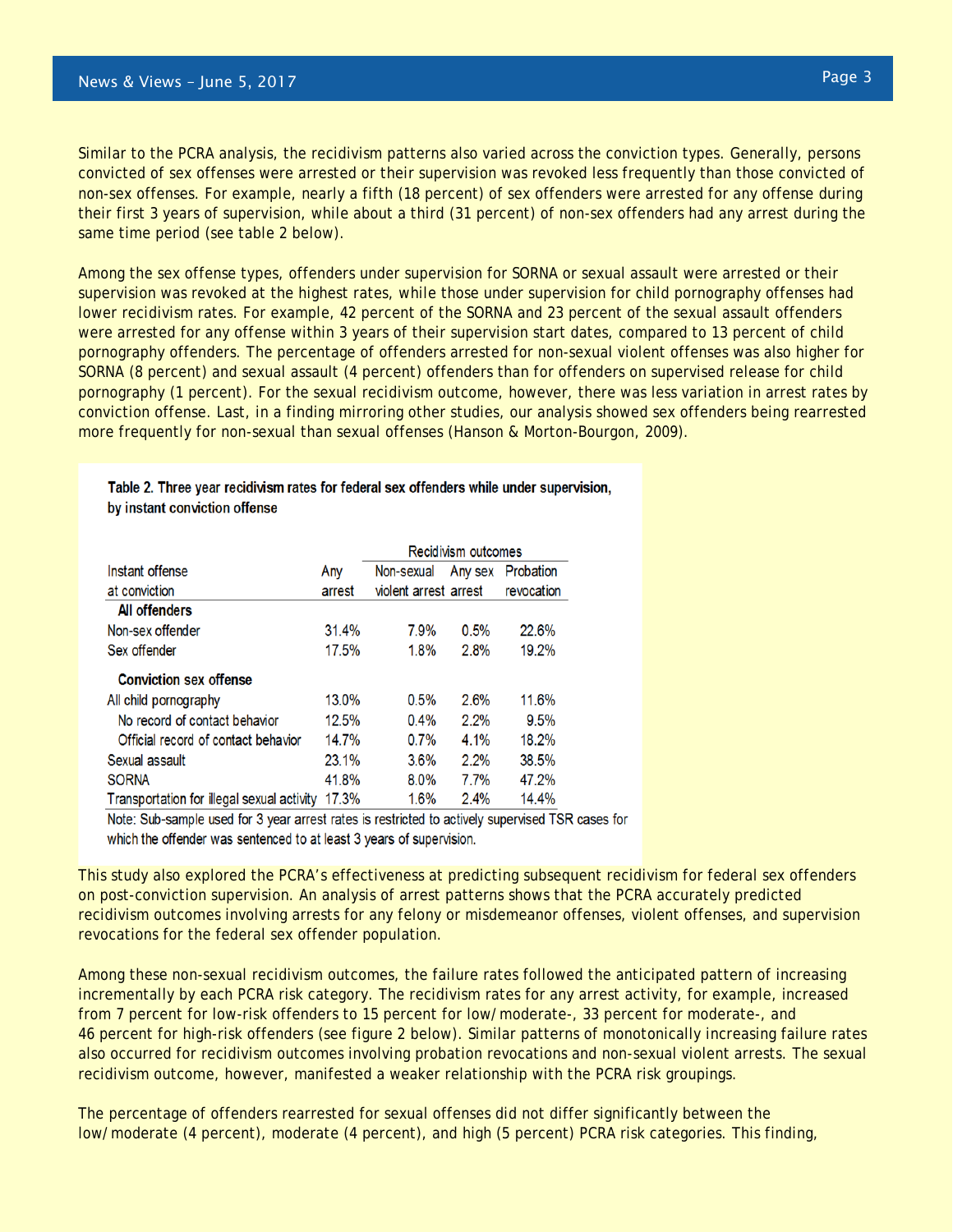however, was not too surprising because the PCRA was never constructed to predict sexual recidivism. Nor was it designed to measure sexual deviance.



This research supports the procedural guidance that advises officers to use the PCRA to assess the risk of general recidivism and criminogenic needs for sex offenders and then augment this generalized risk picture with information pertaining to an offender's sexually deviant characteristics through an extensive investigation involving polygraphs, interviews, and discussions with treatment personnel. Moreover, to further understand an offender's propensities toward sexual deviance, research advises officers to use risk instruments, such as the Static-99/2002 or Stable & Acute 2007, which are constructed to predict sexual recidivism. The importance of supplementing the PCRA is supported by this research, which shows that the PCRA does not specifically assess an offender's risk of sexual recidivism or target behaviors that are related to sexual deviance.

This research also highlights areas for further examination and potential enhancements in federal sex offender policies. Currently, federal policy recommends that all sex offenders begin supervision at the "highest" risk levels and then recommends that supervision intensity be adjusted downward if and when an investigation of the offender's background indicates that he or she is not at risk of committing contact sex offenses. Using the Static-99, and supplementing it with information gleaned from polygraphs and other sources, may provide officers with the details required to thoroughly understand offenders' risk to sexually recidivate and classify them into appropriate supervision levels.

Last, this research further supports federal policy that not all sex offenders have the same risk of recidivism generally and sexual offending specifically. Among the sex offender types, offenders under supervision for SORNA or sexual assault were arrested or their supervision was revoked at the highest rates, while child pornography offenders exhibited lower recidivism rates. Hence, this research suggests that offenders who commit a sexual assault—particularly SORNA offenders—are of high concern for federal probation officers. Officers should consider assessing SORNA offenders more closely beginning with their entrance into the criminal justice system, as they evidence higher rates of general and violent recidivism compared to child pornography offenders.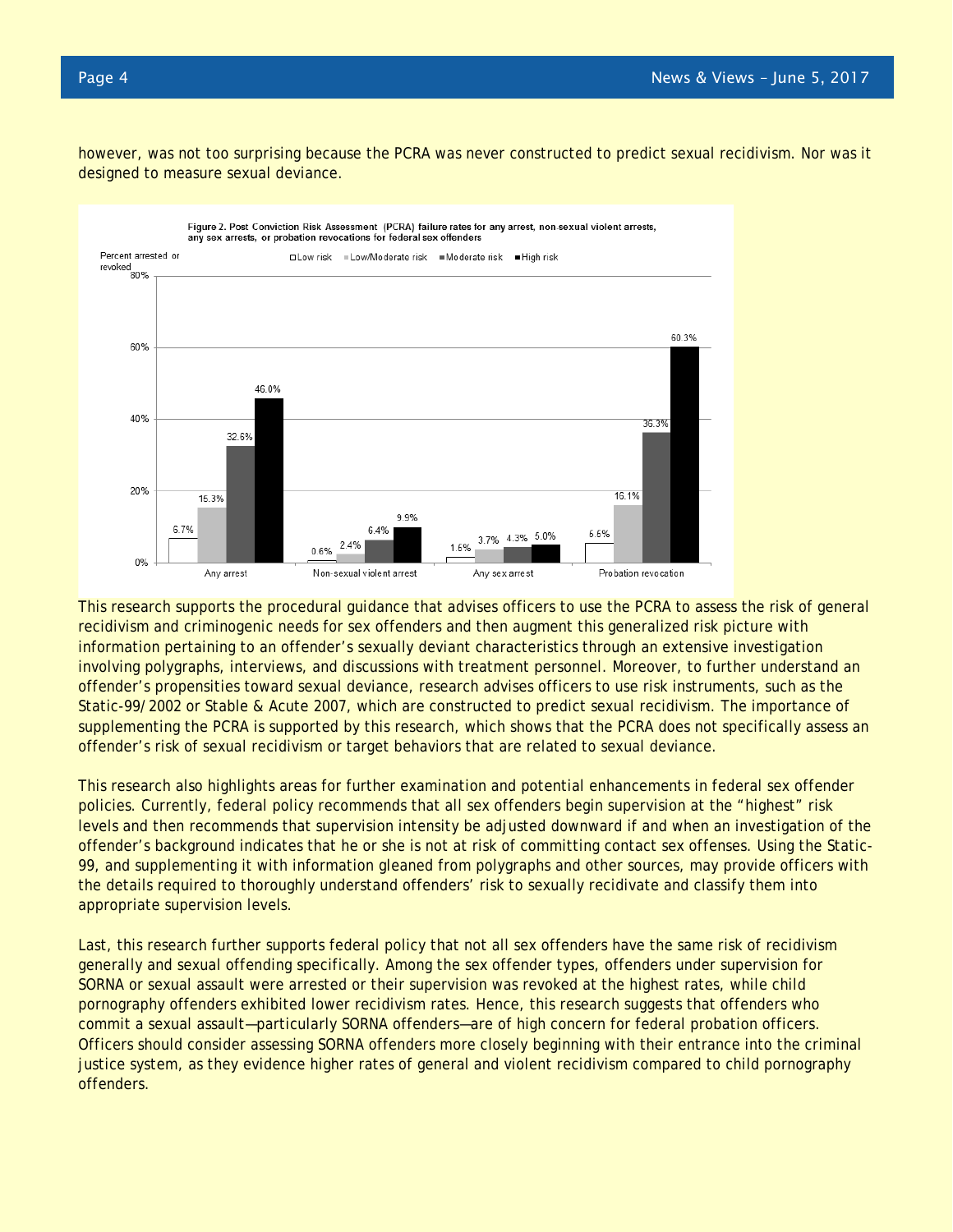## **References**

- Cohen, T. H., & Spidell, M. C. (2016). How Dangerous Are They? An Analysis of Sex Offenders Under Federal Post-Conviction Supervision. *Federal Probation. 80*(2)*,* 21-32.
- Hanson, R. K., & Morton-Bourgon, K. (2005). The characteristics of persistent sexual offenders: A meta-analysis of recidivism studies. *Journal of Consulting and Clinical Psychology, 73*(6), 1154-1163.
- Hanson, R.K., & Morton-Bourgon, K. (2009). The accuracy of recidivism risk assessments for sexual offenders: A meta-analysis of 118 prediction studies. *Psychological Assessment, 21*(1), 1-21.
- Seto, M. C., Hanson, R. K., & Babchishin, K. (2011). Contact sexual offending by men with online sexual offenses. *Sexual Abuse: A Journal of Research and Treatment, 23*(1), 124-145.

# **Sex Offense Management Program Offered at Eight BOP Institutions**

The Federal Bureau of Prisons' (BOP) Sex Offender Management Program (SOMP) is a multi-component program that includes treatment, assessment, specialized correctional management, and population management at eight of its institutions:

- Federal Correctional Institution (FCI) Marianna (medium risk)
- Federal Medical Center (FMC) Devens
- FCI Petersburg (medium risk)
- U.S. Penitentiary (USP) Tucson (high risk)
- FCI Seagoville (low risk)
- USP Marion (medium risk)
- FCI Englewood (low risk)
- FCI Elkton (low risk)

The Bureau also has a program for female sexual offenders at FMC Carswell.

The SOMP is stratified into two program levels as follows:

- **Residential Sex Offender Treatment Program (SOTP-R)** A high-intensity program for high-risk sexual offenders (ordinarily, inmates with multiple sex offenses or a history of contact sex offenses). The SOTP-R is offered at two facilities: FMC Devens, Massachusetts, and USP Marion, Illinois. Program capacity varies. FMC Devens has a capacity of 96 participants, and USP Marion has a capacity of 72 participants. They are always full, but the Bureau has no difficulty accommodating referrals to this program. The SOTP-R is almost always 18 months in duration and requires a minimum sentence of 27 months.
- **Non-Residential Sex Offender Treatment Program (SOTP-NR)** A moderate-intensity program for lowto moderate-risk sex offenders. Most of the inmates in the SOTP-NR are first-time offenders serving a sentence for an Internet sex crime. All institutions with an SOMP offer the SOTP-NR. Unlike the SOTP-R, the SOTP-NR does not have a program capacity. It accommodates referrals based on the inmate's release date. The SOTP-NR ordinarily runs 12 months in duration and requires a minimum sentence of 24 months.

All treatment programs are provided at the end of the inmate's sentence, and all are voluntary. Most inmates with judicial treatment recommendations decline to participate in treatment once they are in Bureau custody.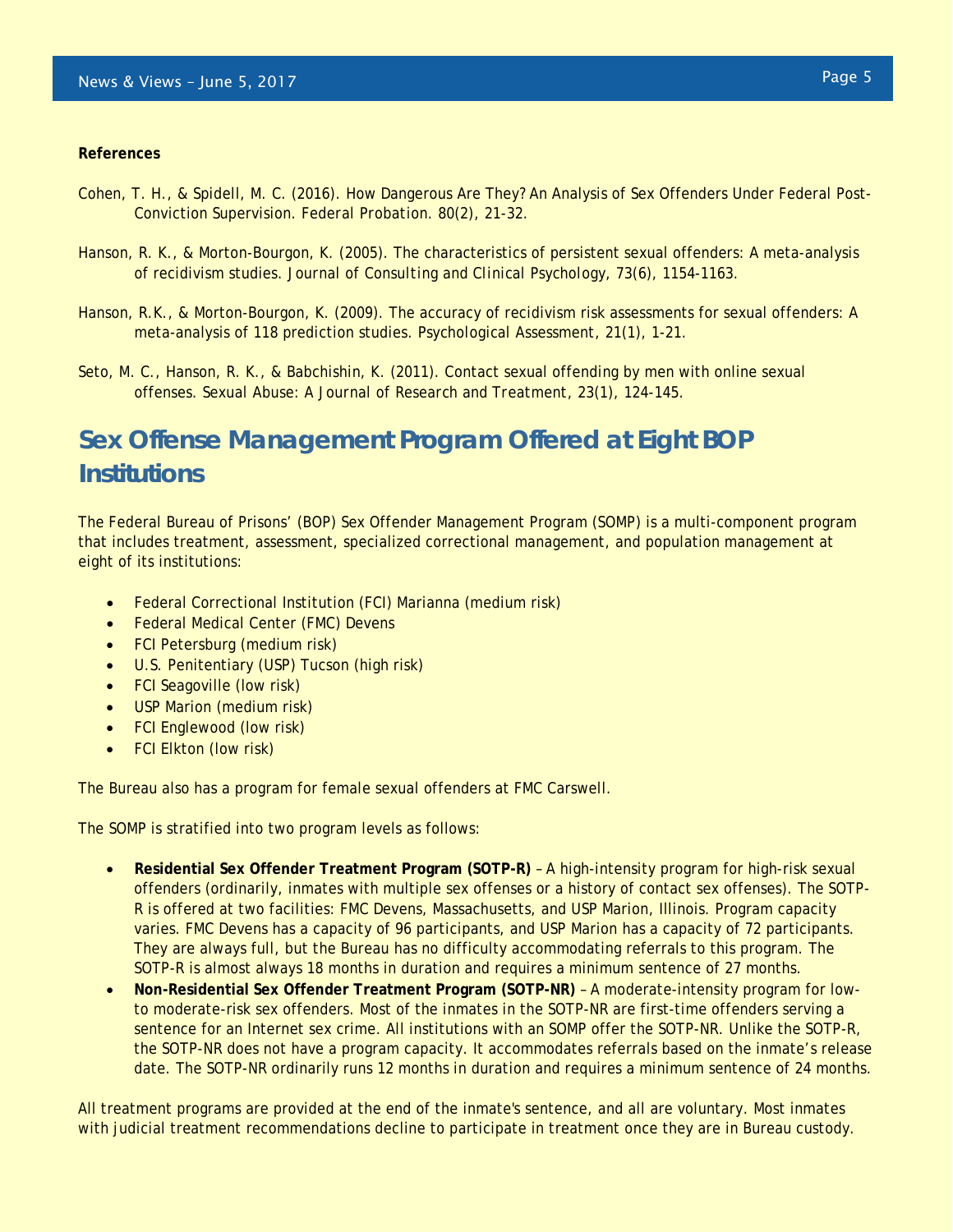The Bureau decides which program is most appropriate for each inmate based on the inmate's offense history. The SOTP-R is reserved for cases that are deemed to be the highest risk for re-offense.

Inmates with no known history of contact crimes usually go to the SOTP-NR. At least 40 percent of the inmates in the general population at SOMP institutions have a history of committing a sexual offense. SOMP institutions may accommodate referrals of inmates who cannot remain in the general population due to their sexual offense.

The Bureau does not automatically place all inmates with no known history of contact crimes in SOMP institutions. These inmates are usually transferred to SOMP institutions as they near the end of their sentence, but only if they have volunteered for treatment.

# **Sex Offender Management Resources**

- **[Association for the Treatment of Sexual Abusers \(ATSA\)](http://www.atsa.com/)** ATSA is an international, multi-disciplinary organization that is dedicated to making society safer by preventing sexual abuse. ATSA promotes sound research, effective evidence-based practices, informed public policy, and collaborative community strategies that lead to the effective assessment, treatment, and management of persons who have sexually abused or are at risk to abuse. ATSA will host the [36th Annual Research and Treatment](http://www.atsa.com/atsa-conference) [Conference](http://www.atsa.com/atsa-conference) October 25–28, 2017, at the [Sheraton Kansas City Hotel at Crown Center](http://www.sheratonkansascityhotel.com/) in Kansas City, Missouri.
- **Center [for Sex Offender Management](http://www.csom.org/) (CSOM)** CSOM is a national clearinghouse and technical assistance center that supports state and local jurisdictions in the effective management of sex offenders. CSOM aims to provide those responsible for managing sex offenders with ready access to the most current knowledge by synthesizing and disseminating research and effective practices to the field and by offering specialized training and technical assistance on a wide variety of issues related to sex offender management.
- **[Internet Crimes Against](https://www.icactaskforce.org/) Children Task Force** The Internet Crimes Against Children Task Force is a national network of 61 coordinated task forces representing over 3,500 federal, state, and local law enforcement and prosecutorial agencies. These agencies are continually engaged in proactive and reactive investigations and prosecutions of persons involved in child abuse and exploitation involving the Internet.
- **[National Sexual Violence Resource Center \(NSVRC\)](http://www.nsvrc.org/resources)** The NSVRC's mission is to provide leadership in preventing and responding to sexual violence through collaboration, sharing and creating resources, and promoting research.
- **[Office of Justice Programs' Office of Sex Offender Sentencing, Monitoring, Apprehending,](https://www.smart.gov/) [Registering, and Training \(SMART\)](https://www.smart.gov/)** – The SMART office was authorized in the Adam Walsh Child Protection and Safety Act of 2006. The office—
	- $\triangleright$  Provides jurisdictions with guidance regarding the implementation of the Adam Walsh Act.
	- $\triangleright$  Provides technical assistance to states, territories, Indian tribes, local governments, and public and private organizations.
	- **F** Tracks important legislative and legal developments related to sex offenders and administers grant programs related to the registration, notification, and management of sex offenders.
- **[SMART Office's Sex Offender Management Assessment and Planning Initiative \(SOMAPI\)](https://smart.gov/SOMAPI/index.html)** Recognizing the important role that scientific evidence plays, the SMART Office developed the SOMAPI, a project designed to assess the state of research and practice in sex offender management.
- **[Supporting Heroes in Mental Health Foundational Training \(S.H.I.F.T.\)](http://shiftwellness.org/)** An online resource for all law enforcement personnel who work to combat child pornography.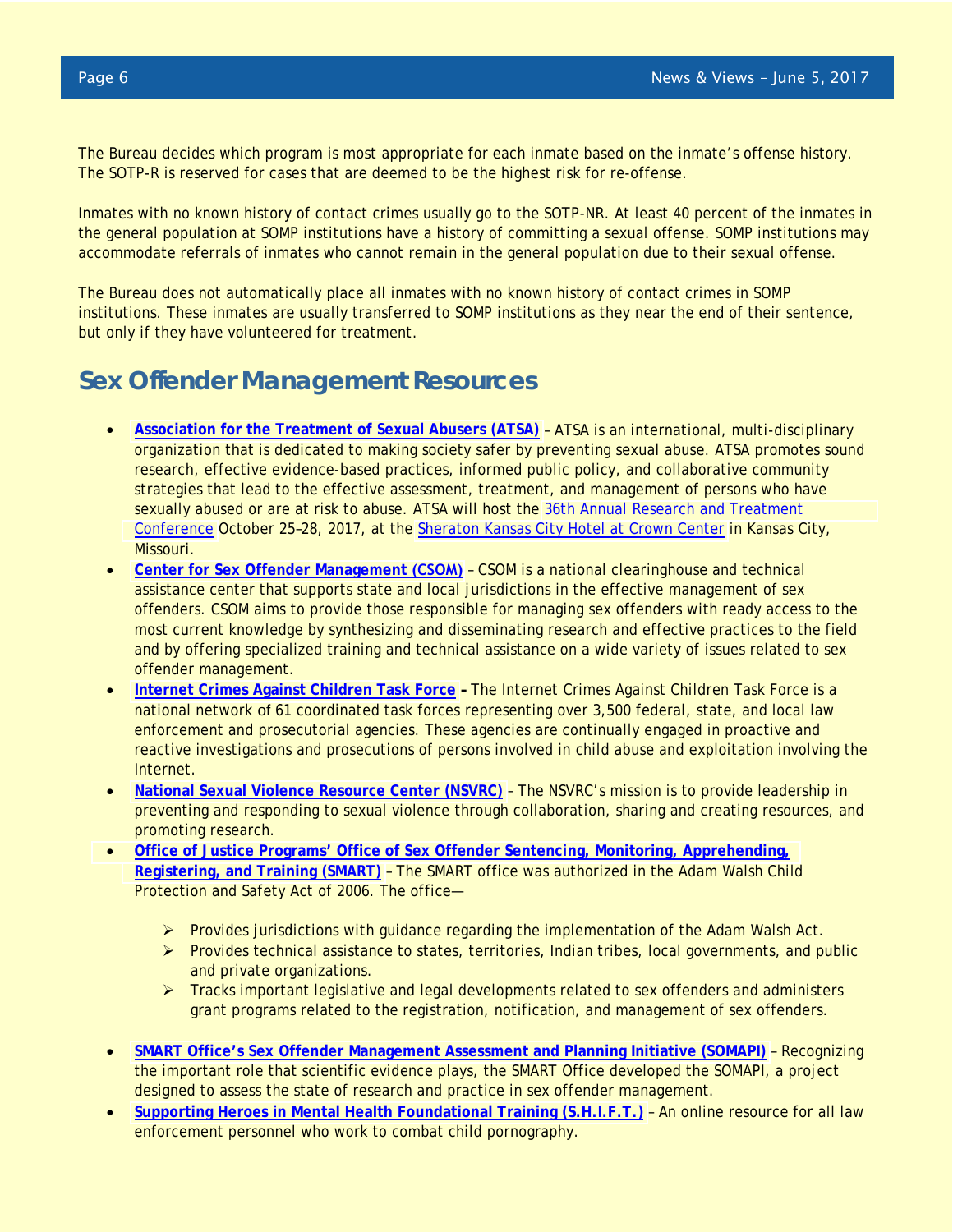## **Additional Resources**

- **FBI – [Child ID App](https://www.fbi.gov/news/stories/child_080511)** The FBI's Child ID app provides a convenient place to electronically store photos and vital information about your children so that it's available at your fingertips. You can show the pictures and provide physical identifiers, such as height and weight, to security or police officers on the spot. Using a special tab on the app, you can also quickly and easily e-mail the information to authorities with a few clicks. The app also includes tips on keeping children safe as well as specific guidance on what to do in those first few crucial hours after a child goes missing.
- **[National Center for Missing and Exploited Children](http://www.missingkids.com/About) (NCMEC)** The NCMEC is a nonprofit 501(c)(3) corporation whose mission is to help find missing children, reduce child sexual exploitation, and prevent child victimization. Since 1984, the NCMEC has served as the national clearinghouse and resource center for families, victims, private organizations, law enforcement, and the public on issues relating to missing and sexually exploited children.
- **[NetSmartz Workshop](https://www.netsmartz.org/Parents)** NetSmartz Workshop is an interactive, educational program of the National Center for Missing & Exploited Children® (NCMEC) that provides age-appropriate resources to help teach children how to be safer online and off-line. The program is designed for children ages 5-17, parents and guardians, educators, and law enforcement. With resources such as videos, games, activity cards, and presentations, NetSmartz entertains while it educates.

# **Myths and Facts**

**From the Center for Sex Offender Management (CSOM)**

- **Myth:** Strangers commit most sexual assaults.
- **Fact:** Most sexual assaults are committed by someone the victim or the victim's family knows, regardless of whether the victim is a child or an adult.
- **Myth:** Most sexual offenders are caught, convicted, and in prison.
- **Fact:** Only a fraction of those who commit a sexual assault are apprehended and convicted for their crimes. Most convicted sex offenders eventually are released to the community under probation or parole supervision.
- **Myth:** Most sexual offenders reoffend.
- **Fact:** Data suggests that this is not the case. Further, re-offense rates vary among different types of sex offenders and are related to specific characteristics of the offender and the offense.
- **Myth:** Sexual offense rates are higher than ever and continue to climb.
- **Fact:** Despite the increase in publicity about sexual crimes, the actual rate of reported sexual assault has decreased slightly in recent years.
- **Myth:** All sexual offenders are male.
- **Fact:** The vast majority of sex offenders are male. However, females also commit sexual crimes.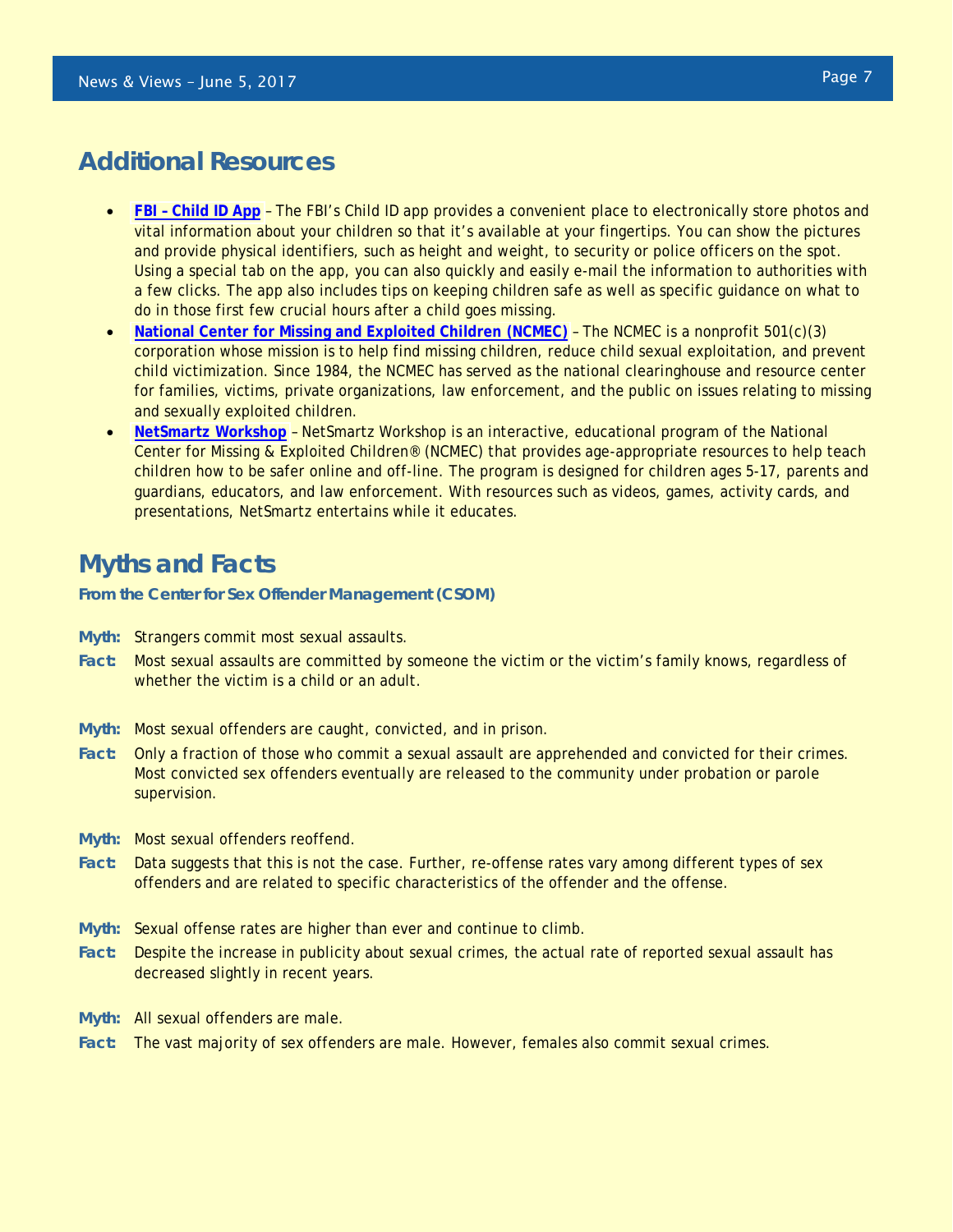- **Myth:** Sex offenders commit sexual crimes because they are under the influence of alcohol.
- **Fact:** It is unlikely that a person who otherwise would not commit a sexual assault would do so as a direct result of excessive drinking.
- **Myth:** Children who are sexually assaulted will sexually assault others when they grow up.
- **Fact:** Most sex offenders were not sexually assaulted as children, and most who are sexually assaulted do not sexually assault others.
- **Myth:** Youths do not commit sexual offenses.
- **Fact:** Adolescents are responsible for a significant number of rape and child molestation cases each year.
- **Myth:** Juvenile sex offenders typically are victims of child sexual abuse and grow up to be adult sex offenders.
- **Fact:** Multiple factors—not just sexual victimization as a child—are associated with the development of sexually offending behavior in youth.
- **Myth:** Treatment for sex offenders is ineffective.
- **Fact:** Treatment programs can contribute to community safety because those who participate in treatment and cooperate with program conditions are less likely to reoffend than those who reject intervention.
- **Myth:** The cost of treating and managing sex offenders in the community is too high. They belong behind bars.
- **Fact:** One year of intensive supervision and treatment in the community can cost between \$5,000 and \$15,000 per offender, depending on treatment modality. The average cost for incarcerating an offender is significantly higher—approximately \$22,000 per year, excluding treatment costs.

## **Sex Offender Management News**

On March 27-30, 2017, Deputy Chief Pretrial Services Officer *[Jon Muller](https://infoweb.ao.dcn/directory.fwx?mode=photo&userrefno=33342&execcas=D03NJXS&time=51159&jnet=)* (New Jersey), Supervisory Pretrial Services Officers *[Norma Aranda](https://infoweb.ao.dcn/directory.fwx?mode=photo&userrefno=31712&execcas=D05TXWS&time=51467&jnet=)* (Texas Western) and *[Shane Johnson](https://infoweb.ao.dcn/directory.fwx?mode=photo&userrefno=30469&execcas=D10NMXP&time=51271&jnet=)* (New Mexico), Supervisory Probation Officer *[Amber Lupkes](https://infoweb.ao.dcn/directory.fwx?mode=photo&userrefno=79808&execcas=D08IANP&time=51321&jnet=)* (Iowa Northern), and Senior Probation Officer *[Michael Primeau](https://infoweb.ao.dcn/directory.fwx?mode=photo&userrefno=111623&execcas=D01RIXP&time=55855&jnet=)* (Rhode Island) met at the Administrative Office of the U.S. Courts to develop proposed updates to the *Sex Offender Management Procedures Manual* and the National Treatment Services Statement of Work as they apply to defendants and offenders who are charged with, or convicted of, sex offenses.

The updates to the procedures manual focus on assigning supervision levels, while the changes to the Treatment Services Statement of Work are enhancements based on the Association of the Treatment of Sexual Abusers' updated "Practice Standards and Guidelines." The group met with John Fitzgerald, chief of the Probation and Pretrial Services Office's (PPSO) criminal law policy staff, regarding third-party risk, and with consultants from the American Polygraph Association regarding the use of such devices in the supervision context.

For more information, please contact [Michelle Spidell,](https://infoweb.ao.dcn/directory.fwx?mode=photo&userrefno=84763&execcas=OPPPPAX&time=31202&jnet=) PPSO, or Senior Probation Officer *[Stacy Merolla](https://infoweb.ao.dcn/directory.fwx?mode=photo&userrefno=36078&execcas=D06MIEP&time=31344&jnet=)* (Michigan Eastern).

# **PPSO to Host Sex Offender Management Training**

On July 31 – August 4 and September 18-22, the Probation and Pretrial Services Office (PPSO) will host two sex offender management training sessions. These sessions are for officers who supervise defendants or offenders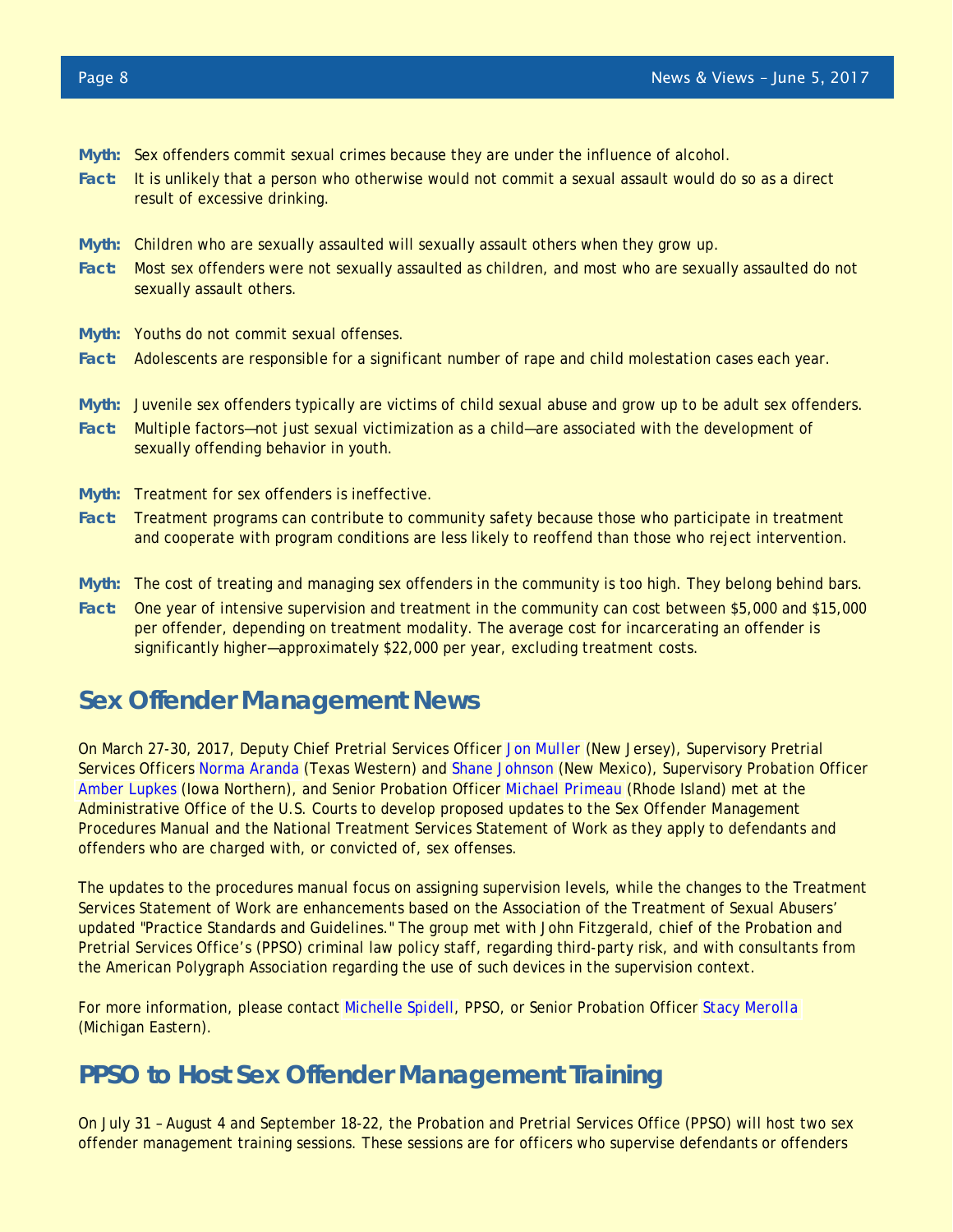who have been charged with or convicted of sex offenses and for those who oversee the sex offender management program. The sessions will offer—

- Information on static risk factors and stable and acute dynamic risk factors related to sexual offending.
- Research and information on sexual deviances and interventions.
- Guest speakers.
- Information on PCRA 2.0 sex offense-related enhancements.
- Breakout sessions that will focus on pretrial and post-conviction supervision.
- A breakout session for managers who oversee the sex offender management program.

PPSO will fund these training sessions. Districts will be notified regarding the number of participants they may send. These sessions are separate and apart from the upcoming High-Risk for Violence Symposium in Los Angeles, California, on August 15-17, 2017.

For more information about these sessions, please contact [Michelle Spidell,](https://infoweb.ao.dcn/directory.fwx?mode=photo&userrefno=84763&execcas=OPPPPAX&time=38191&jnet=) PPSO, or Senior Probation Officer *[Stacy Merolla](https://infoweb.ao.dcn/directory.fwx?mode=photo&userrefno=36078&execcas=D06MIEP&time=38219&jnet=)* (Michigan Eastern). For more information about the High Risk for Violence Symposium, please contact [Renard Brown](https://infoweb.ao.dcn/directory.fwx?mode=photo&userrefno=167813&execcas=OPPPPNX&time=38243&jnet=) or [Paul Brennan,](https://infoweb.ao.dcn/directory.fwx?mode=photo&userrefno=158291&execcas=OPPPPAX&time=38264&jnet=) PPSO.

# **Robert McGrath Speaks at Sex Offender Management Training**

During sex offender management training in fiscal year 2017, participants heard Robert McGrath present on the Supervision of Sex Offenders: Targeting Dynamic Risk - [Part 1,](http://jnet.ao.dcn/court-services/probation-pretrial-services/supervision-sex-offenders-targeting-dynamic-risk-factors-part-1) [Part 2,](http://jnet.ao.dcn/court-services/probation-pretrial-services/supervision-sex-offenders-targeting-dynamic-risk-factors-part-2) and [Part 3.](http://jnet.ao.dcn/court-services/probation-pretrial-services/supervision-sex-offenders-targeting-dynamic-risk-factors-part-3) McGrath spoke about static risk factors and stable and acute dynamic risk factors related to sexual re-offending, research, and information on sexual deviances and interventions. Mr. McGrath is the lead developer of the Sex Offender Treatment Intervention and Progress Scale (SOTIPS), a dynamic measure used to assess risk, treatment, and supervision needs as well as progress among adult male sexual offenders. He is the former clinical director of the Vermont Department of Corrections integrated network of prison and community sex offender treatment programs and past president of the Safer Society Foundation Board of Directors.

Mr. McGrath has more than 30 years of experience in providing clinical, consulting, training, administration, and research focused on the assessment, treatment, and management of persons who have committed sexual offenses. He has provided training and consultation services to mental health, criminal justice, and victim advocacy groups in more than 40 states and throughout Canada, Europe, and Asia.

# *NEWS & VIEWS* **OPPORTUNITIES (June 5, 2017)**

You can find the current job postings on the [JNet's Job Vacancies](http://jnet.ao.dcn/human-resources/careers) page.

## *NEWS & VIEWS* **SUBSCRIPTIONS**

To receive *News & Views*, United States probation and pretrial services staff must subscribe. You can do so by typing your email address under "Email Updates" at the bottom left of the ["News & Views Current Issue"](http://jnet.ao.dcn/court-services/probation-pretrial-services/news-views) page on the JNet.